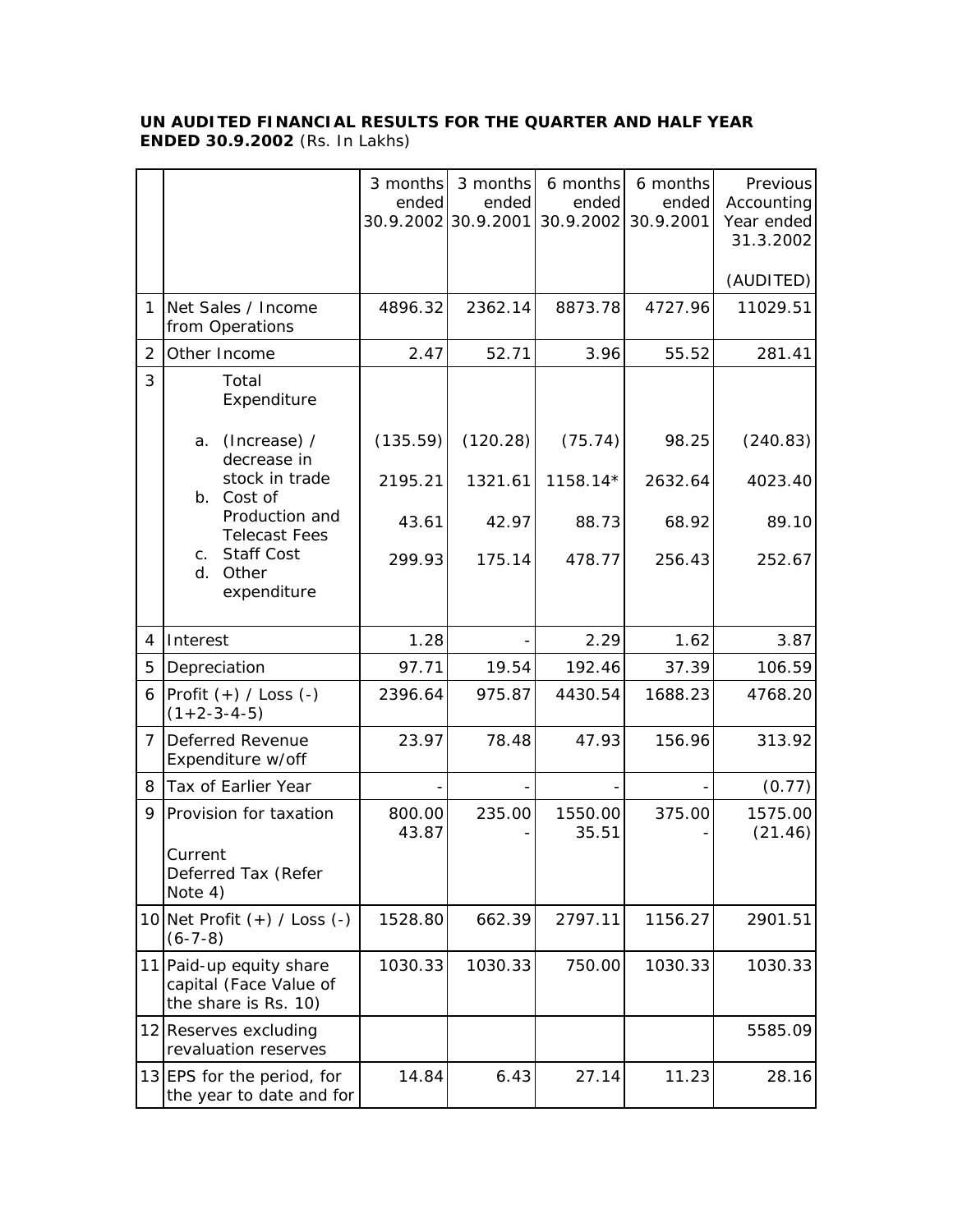| the previous year (not<br>not annualized)      |         |         |         |         |         |
|------------------------------------------------|---------|---------|---------|---------|---------|
| 14 Aggregate of Non-<br>promoter Shareholding: |         |         |         |         |         |
| - Number of shares                             | 3303620 | 3303620 | 3303620 | 3303620 | 3306500 |
| - Percentage of<br>Shareholding                | 32.06   | 32.06   | 32.06   | 32.06   | 32.09   |

\* Net of Deferment

Notes :

- 1. The above results were taken on record by the Board of Directors at their meeting held on  $24<sup>th</sup>$  October, 2002.
- 2. The Company's shares of face value of Rs.10/= (Rupees Ten Only) each have been sub-divided into five equity shares of Rs. 2/= (Rupees Two Only) each, credited as fully paid up.
- 3. An interim dividend of Rs. 1.50 per share (25% on an equity share of par value of Rs. 2/-) has been declared at the above Board Meeting for the halfyear ended September 30, 2002. The record date for payment of interim dividend will be November 12, 2002.
- 4. Fixed Assets used in the Company's operations or liabilities contracted have not been identified to any of the reportable segments, as the fixed assets are interchangeably between segments. The Company believes that it is currently not practicable to provide segments disclosures relating to total assets and liabilities since a meaningful segregation of the data is onerous.
- 5. Corresponding figures of the previous period have been regrouped / restated, wherever necessary.

Statement pursuant to Clause 43 of Listing Agreement

Utilization of IPO proceeds of Rs. 3644.23 Lacs (Rs. In Lakhs)

|                                          | Projected<br>Utilization up to<br>31.03.2003 | <b>Actual Utilization</b><br>up to 30.09.2002 |
|------------------------------------------|----------------------------------------------|-----------------------------------------------|
| Equipment & Miscellaneous Assets         | 2266.00                                      | 1780.99                                       |
| Buildings and Locations (incl. Advances) | 870.00                                       | 841.99                                        |
| Lease Rental Deposit                     | 600.00                                       | 649.64                                        |
| Preliminary & Issue Expenses             | 400.00                                       | 348.66                                        |